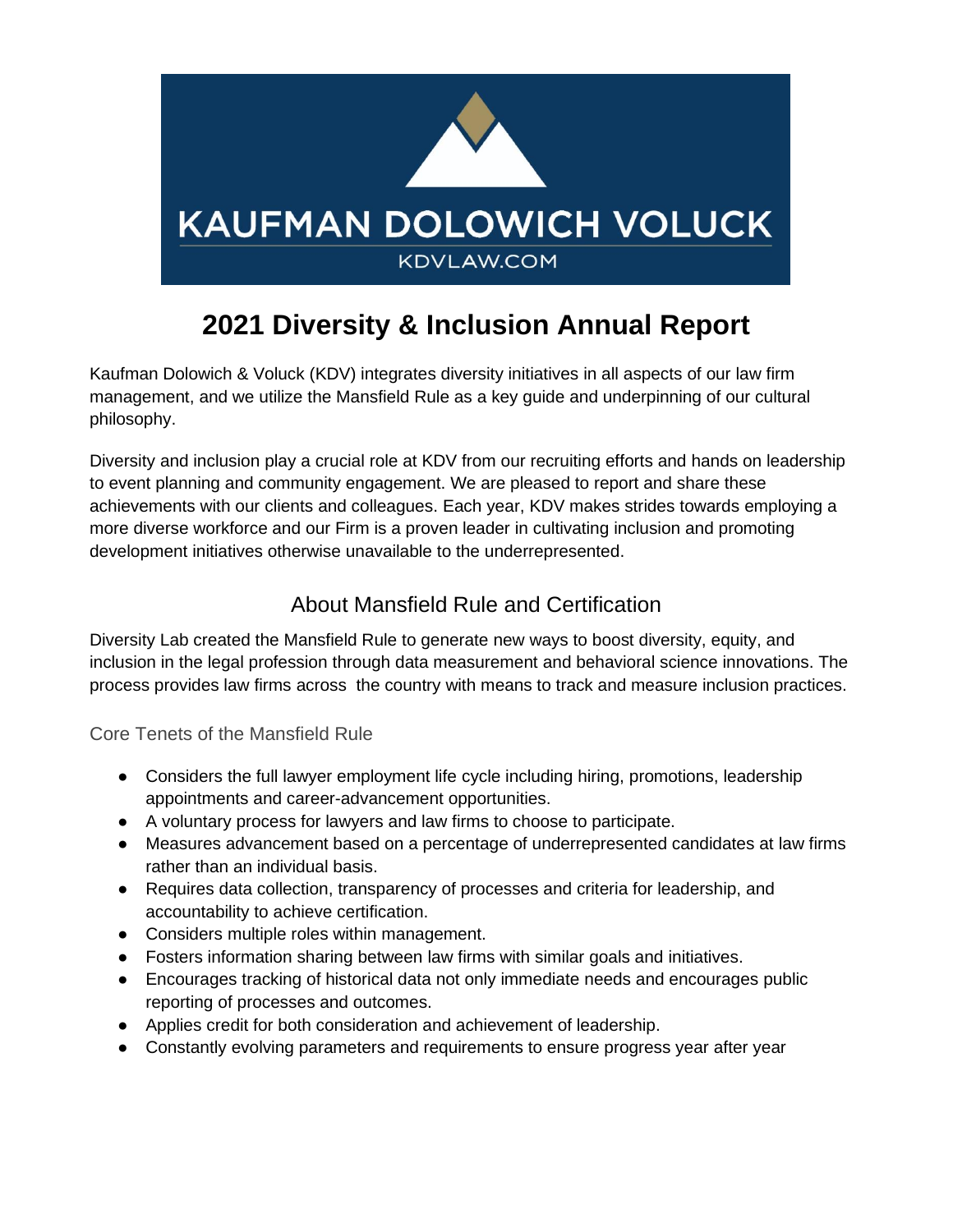## Kaufman Dolowich & Voluck 2021 Diversity Initiatives

## Mansfield 4.0 Certification

In 2021, KDV achieved the highly coveted Mansfield 4.0 Certification, becoming one of only 118 law firms nationwide to receive this recognition.

#### Mansfield 5.0 Certification Commitment

KDV is participating in the Mansfield Rule 5.0 certification program which includes new goals for 2022 to further enhance diversity among its leadership. KDV is one of only 160 firms participating in [Mansfield 5.0.](https://www.kdvlaw.com/news-resources/kaufman-dolowich-commits-to-mansfield-rule-5-0-which-expands-diversity-inclusion-goals/)

#### Promotions & Leadership Gains

At KDV, our appreciation for diversity goes beyond training and events. We believe that a truly diverse work environment must account for a sense of belonging in all team members, from Administrators, Associates to Equity Partners and in every role in between. We achieve this by helping everyone who works with the firm to feel they are welcomed and valued.

Given our commitment to D&I, we have seen improvements in attorney retention, overall employee satisfaction, and increased leadership and business opportunities for historically underrepresented attorneys.

The following illustrates our 2021 diversity data:

- 58% of our Associates are from diverse backgrounds
- 52% of our Of Counsel attorneys are from diverse backgrounds
- 46% of our Attorneys are from diverse backgrounds
- 41% of our Firm Partners (excluding Equity Partners) are from diverse backgrounds
- 22% of our Firm Equity Partners are from diverse backgrounds

## Events, Seminars & Speaking Engagements

Each year, our firm hosts educational events with a shared goal of engaging conversations around equality, respect, tolerance, and justice. Some key events have included:

- KDV hosted a robust seminar with Dr. Richard Harvey, Associate Professor, Industrial-Organizational and Experiment Programs, St. Louis University. Dr. Harvey presented a live webinar to our nationwide team about collective identity and its social group phenomena.
- KDV's firmwide co-managing partner Ivan Dolowich was honored by the Holocaust Memorial & Tolerance Center of Nassau County. The Center uses the history and lessons of the Holocaust to teach about the dangers of antisemitism, bullying, racism, and all manifestations of intolerance. "Their mission is as relevant and important today as it has ever been, as we see antisemitism and racism prevalent throughout the country. I will continue to do whatever I can to support efforts to address these critical issues," said Dolowich.